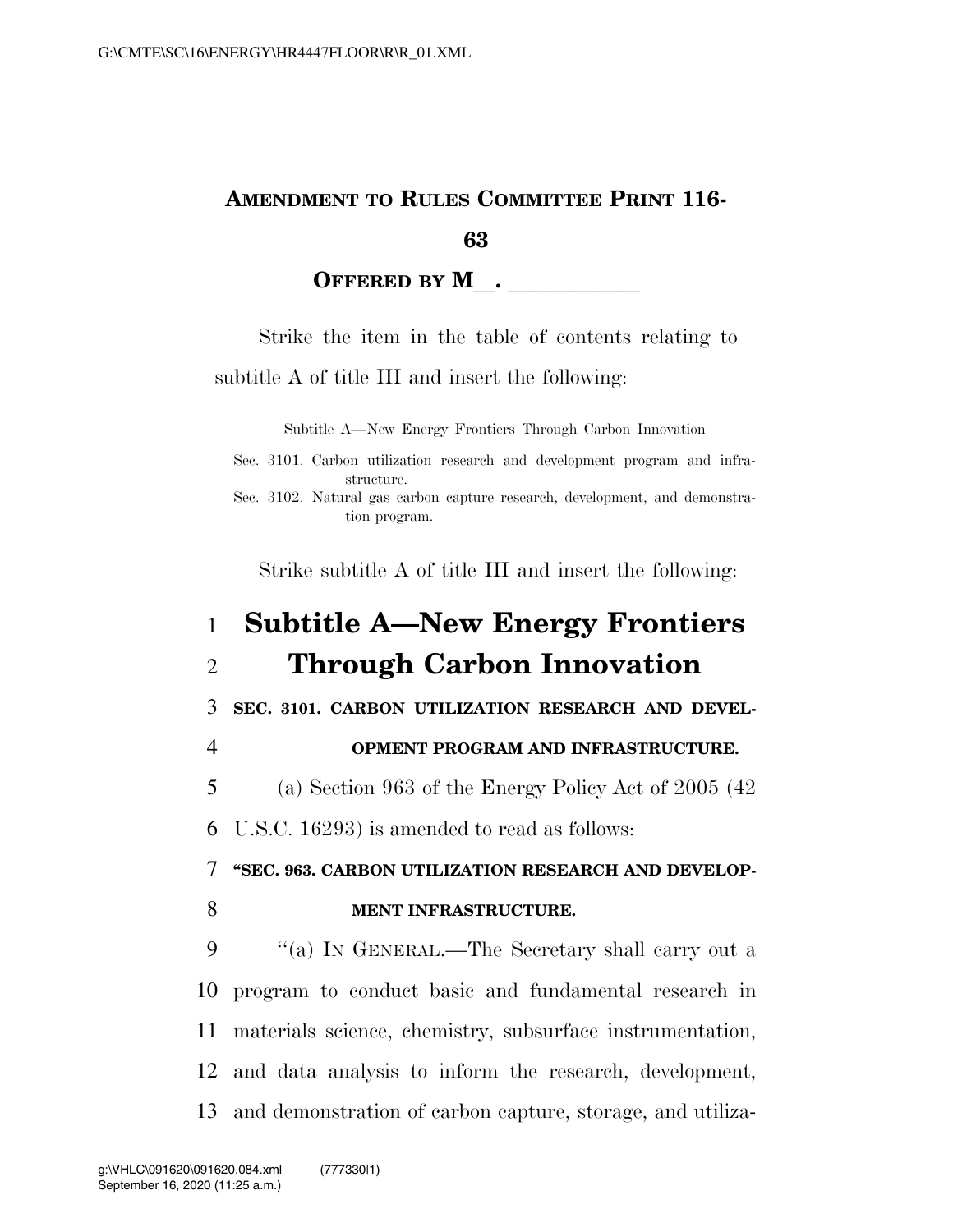$\mathfrak{D}$ 

 tion technologies and techniques, and to facilitate the translation of basic research results to industry.

 ''(b) COORDINATION.—In carrying out the program under subsection (a), the Secretary shall leverage expertise and resources and facilitate collaboration and coordination between—

- ''(1) the Office of Fossil Energy; and
- 8  $\frac{1}{2}$  the Office of Science.

9 "(c) CARBON UTILIZATION ENERGY INNOVATION HUB.—In carrying out the program under subsection (a), the Secretary shall establish and operate a national Car- bon Utilization Energy Innovation Hub (referred to in this section as the 'Hub'), which shall focus on early stage re-search and development activities including—

15  $\frac{15}{10}$  post-combustion and pre-combustion cap-ture of carbon dioxide;

17  $\frac{17}{2}$  advanced compression technologies for new and existing fossil fuel-fired power plants;

 ''(3) technologies to convert carbon dioxide to valuable products and commodities; and

21 ''(4) advanced carbon dioxide storage tech-nologies that consider a range of storage regimes.

 ''(d) SELECTION.—The Secretary shall select the Hub under this section on a competitive, merit-reviewed basis. The Secretary shall consider applications from Na-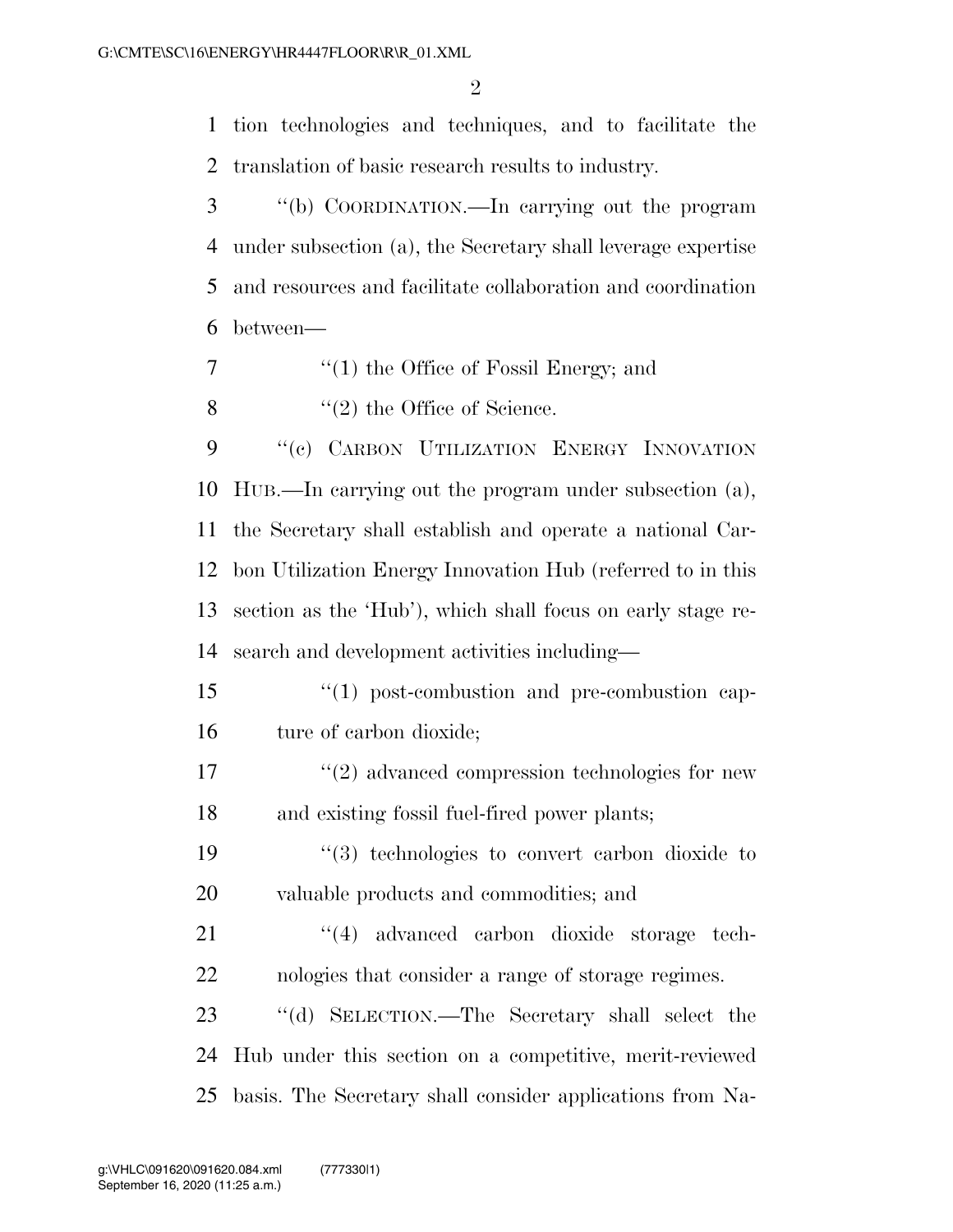tional Laboratories, institutions of higher education, multi-institutional collaborations, and other appropriate entities.

 ''(e) DURATION.—The Hub established under this section shall receive support for a period of not more than 5 years, subject to the availability of appropriations.

 ''(f) RENEWAL.—Upon the expiration of any period of support of the Hub, the Secretary may renew support for the Hub, on a merit-reviewed basis, for a period of not more than 5 years.

 ''(g) TERMINATION.—Consistent with the existing authorities of the Department, the Secretary may termi- nate the Hub for cause during the performance period. ''(h) FUNDING.—For each of fiscal years 2020 through 2025, out of any amounts appropriated to the De- partment to carry out fossil energy research and develop- ment activities and not otherwise obligated, the Secretary may use to carry out the Hubs under this section not more than \$25,000,000.''.

 (b) Section 1(b) of the Energy Policy Act of 2005 (42 U.S.C. 15801) by amending the item relating to sec-tion 963 to read as follows:

''Sec. 963. Carbon Utilization Research and Development Infrastructure.''.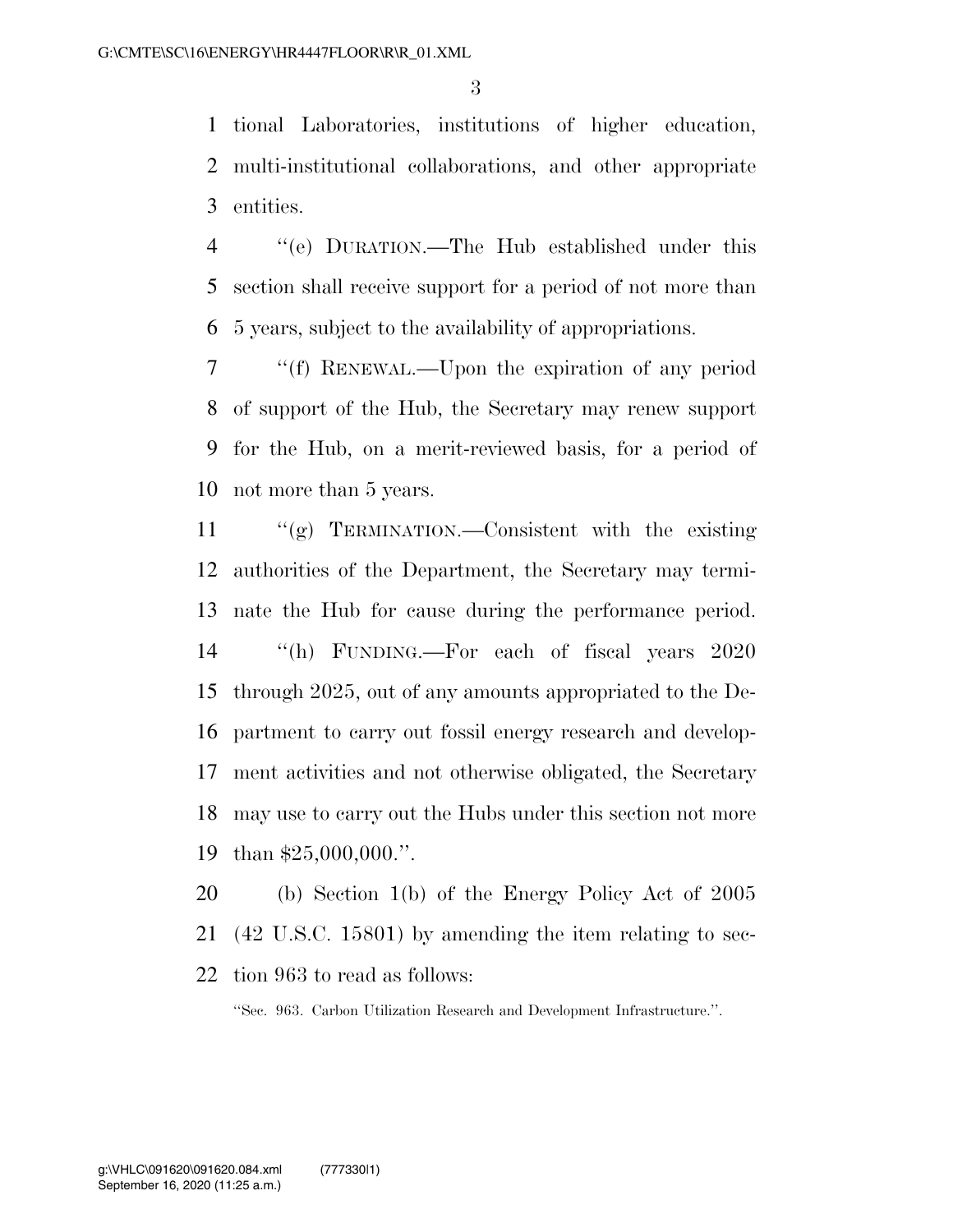| $\mathbf{1}$   | SEC. 3102. NATURAL GAS CARBON CAPTURE RESEARCH,         |
|----------------|---------------------------------------------------------|
| $\overline{2}$ | DEVELOPMENT, AND DEMONSTRATION PRO-                     |
| 3              | GRAM.                                                   |
| $\overline{4}$ | (a) IN GENERAL.—Subtitle F of title IX of the En-       |
| 5              | ergy Policy Act of $2005$ (42 U.S.C. 16291 et seq.) is  |
| 6              | amended by adding at the end the following:             |
| 7              | "SEC. 969. NATURAL GAS CARBON CAPTURE RESEARCH,         |
| 8              | DEVELOPMENT, AND DEMONSTRATION PRO-                     |
| 9              | GRAM.                                                   |
| 10             | "(a) DEFINITIONS.—In this section:                      |
| 11             | "(1) NATURAL GAS.—The term 'natural gas'                |
| 12             | includes any fuel consisting in whole or in part of—    |
| 13             | $\lq\lq$ natural gas;                                   |
| 14             | "(B) liquid petroleum gas;                              |
| 15             | $\cdot\cdot$ (C) synthetic gas derived from petroleum   |
| 16             | or natural gas liquids;                                 |
| 17             | $\lq\lq$ (D) any mixture of natural gas and syn-        |
| 18             | thetic gas; or                                          |
| 19             | "(E) any product derived directly from                  |
| 20             | natural gas, including hydrogen.                        |
| 21             | "(2) QUALIFYING ELECTRIC GENERATION FA-                 |
| 22             | CILITY.—The term 'qualifying electric generation fa-    |
| 23             | cility' means a facility that generates electric energy |
| 24             | through the use of natural gas.                         |
| 25             | "(3) QUALIFYING TECHNOLOGY.—The<br>term                 |
| 26             | 'qualifying technology' means any technology to cap-    |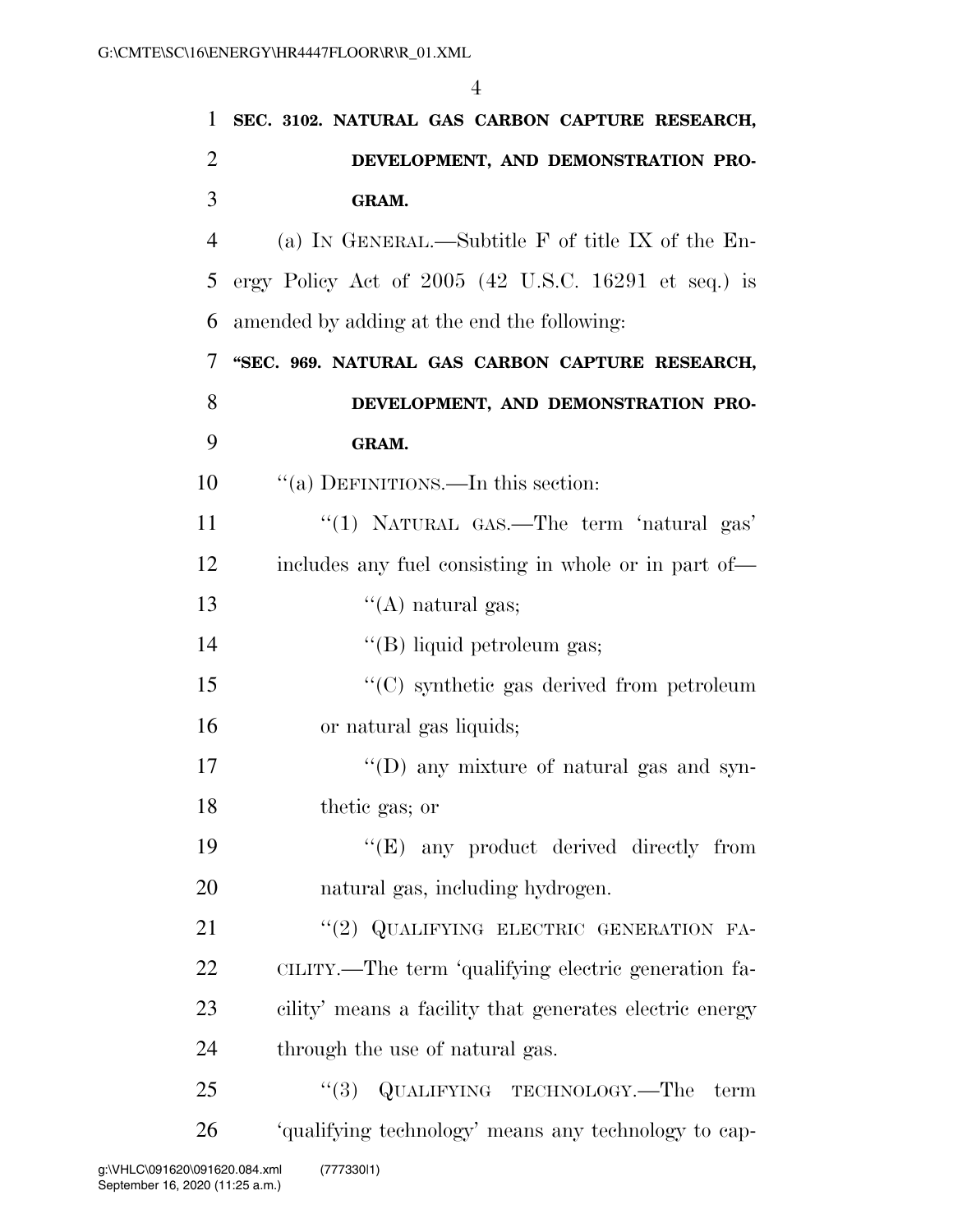| $\mathbf{1}$   | ture carbon dioxide produced during the generation      |
|----------------|---------------------------------------------------------|
| $\overline{2}$ | of electricity from natural gas power systems.          |
| 3              | "(b) ESTABLISHMENT OF RESEARCH, DEVELOP-                |
| $\overline{4}$ | MENT, AND DEMONSTRATION PROGRAM.                        |
| 5              | " $(1)$ IN GENERAL.—The Secretary shall estab-          |
| 6              | lish a program under which the Secretary shall,         |
| 7              | through a competitive, merit-reviewed process, award    |
| 8              | grants to eligible entities to conduct research, devel- |
| 9              | opment, and demonstration of qualifying tech-           |
| 10             | nologies.                                               |
| 11             | "(2) OBJECTIVES.—The objectives of the pro-             |
| 12             | gram established under paragraph (1) shall be—          |
| 13             | $\lq\lq$ to conduct research to accelerate the          |
| 14             | development of qualifying technologies to reduce        |
| 15             | the quantity of carbon dioxide emissions re-            |
| 16             | leased from qualifying electric generation facili-      |
| 17             | ties, including—                                        |
| 18             | "(i) pre- and post-combustion capture                   |
| 19             | technologies; and                                       |
| 20             | "(ii) technologies to improve the ther-                 |
| 21             | modynamics, kinetics, scalability, dura-                |
| 22             | bility, and flexibility of carbon capture               |
| 23             | technologies for use during the generation              |
| 24             | of electricity from natural gas power sys-              |
| 25             | tems;                                                   |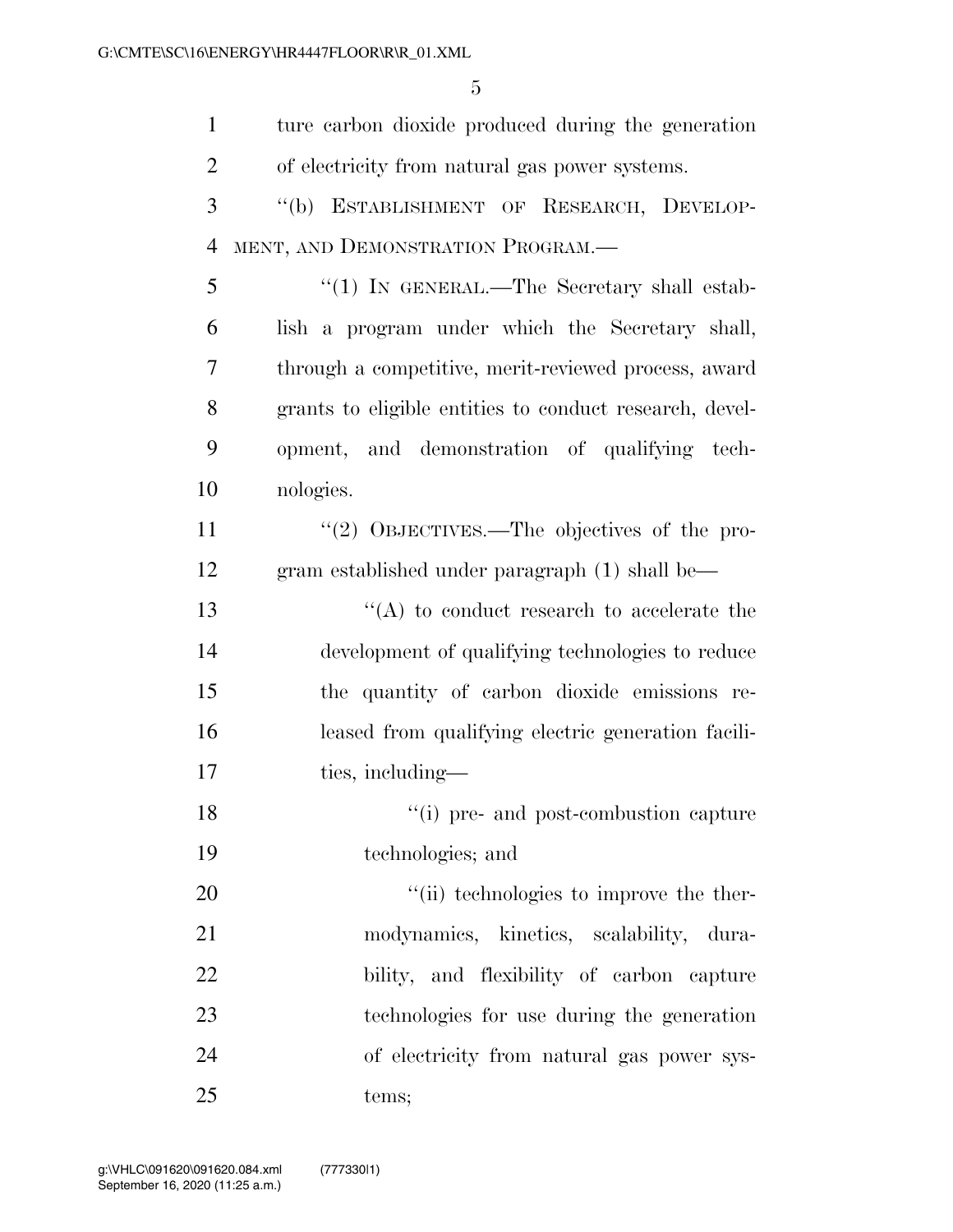| $\mathbf{1}$   | $\lq\lq (B)$ to expedite and carry out demonstra-    |
|----------------|------------------------------------------------------|
| $\overline{2}$ | tion projects (including pilot projects) for quali-  |
| 3              | fying technologies in partnership with quali-        |
| $\overline{4}$ | fying electric generation facilities in order to     |
| 5              | demonstrate the technical feasibility and eco-       |
| 6              | nomic potential for commercial deployment of         |
| 7              | technologies developed pursuant to subpara-          |
| 8              | graph (A); and                                       |
| 9              | $\lq\lq$ (C) to identify any barriers to the com-    |
| 10             | mercial deployment of any qualifying tech-           |
| 11             | nologies under development pursuant to re-           |
| 12             | search conducted pursuant to subparagraph            |
| 13             | (A).                                                 |
| 14             | "(3) ELIGIBLE ENTITIES.—An entity eligible to        |
| 15             | receive a grant under this subsection is—            |
| 16             | $\lq\lq$ (A) a National Laboratory;                  |
| 17             | "(B) an institution of higher education;             |
| 18             | $\lq\lq$ (C) a research facility;                    |
| 19             | $\lq\lq$ (D) a multi-institutional collaboration; or |
| 20             | "(E) another appropriate entity or com-              |
| 21             | bination of any of the entities specified in sub-    |
| 22             | paragraphs $(A)$ through $(D)$ .                     |
| 23             | "(c) CARBON CAPTURE FACILITIES DEMONSTRATION         |
| 24             | PROGRAM.                                             |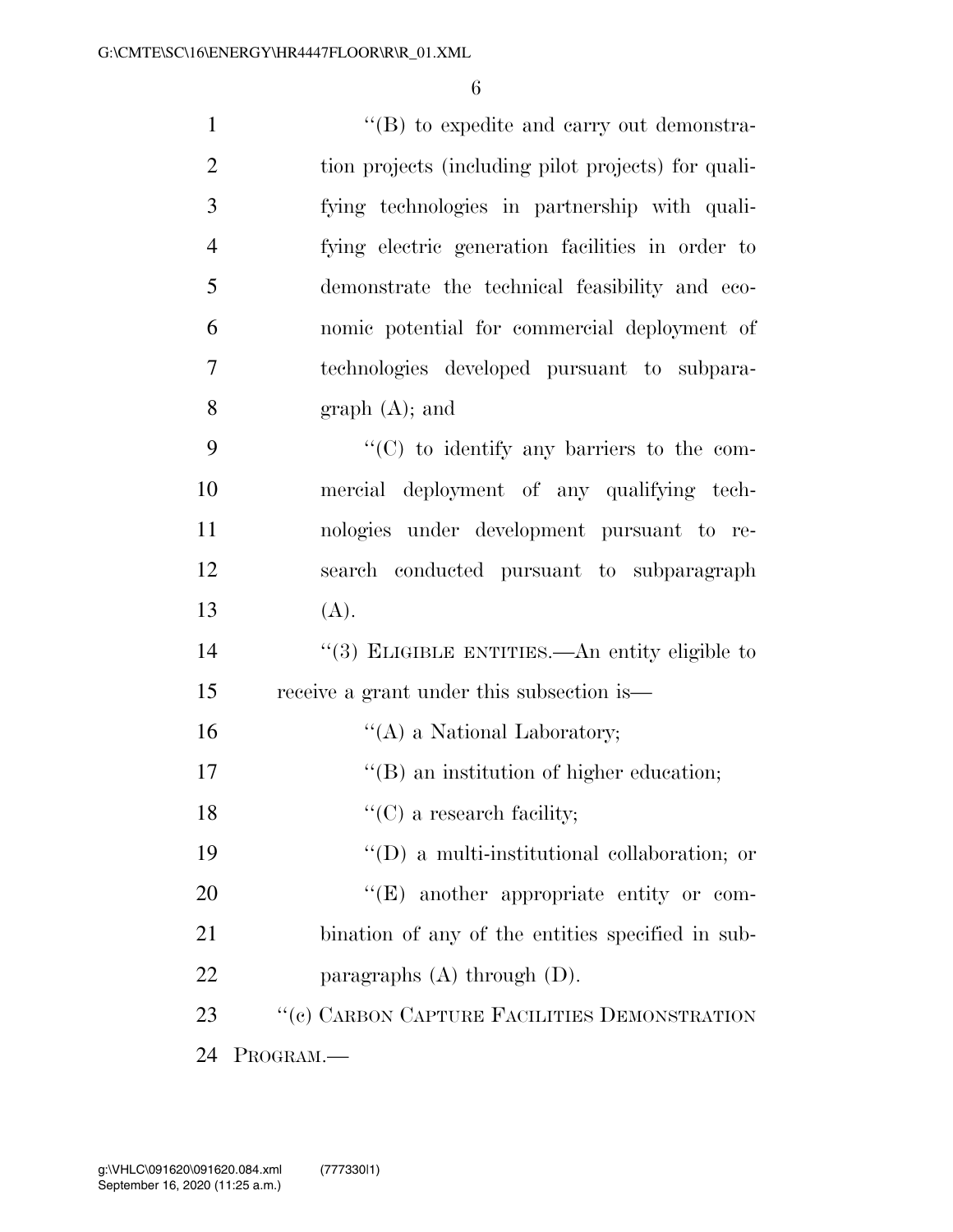1 ''(1) ESTABLISHMENT.—As part of the pro- gram established under paragraph (1), the Secretary shall establish a demonstration program under which the Secretary shall, through a competitive, merit-re- viewed process, enter into cooperative agreements with entities that submit applications pursuant to paragraph (4) for demonstration or pilot projects to construct and operate, by not later than September 30, 2025, up to five facilities to capture carbon diox- ide from qualifying electric generation facilities. The Secretary shall, to the maximum extent practicable, provide technical assistance to any entity seeking to enter into such a cooperative agreement in obtaining any necessary permits and licenses to demonstrate qualifying technologies.

16 "(2) COOPERATIVE AGREEMENTS.—The Sec- retary may enter into a cooperative agreement under this subsection with industry stakeholders, including any such industry stakeholder operating in partner- ship with National Laboratories, institutions of high- er education, multi-institutional collaborations, and other appropriate entities.

23 "(3) GOALS.—Each demonstration or pilot project carried out pursuant to the demonstration program under this subsection shall—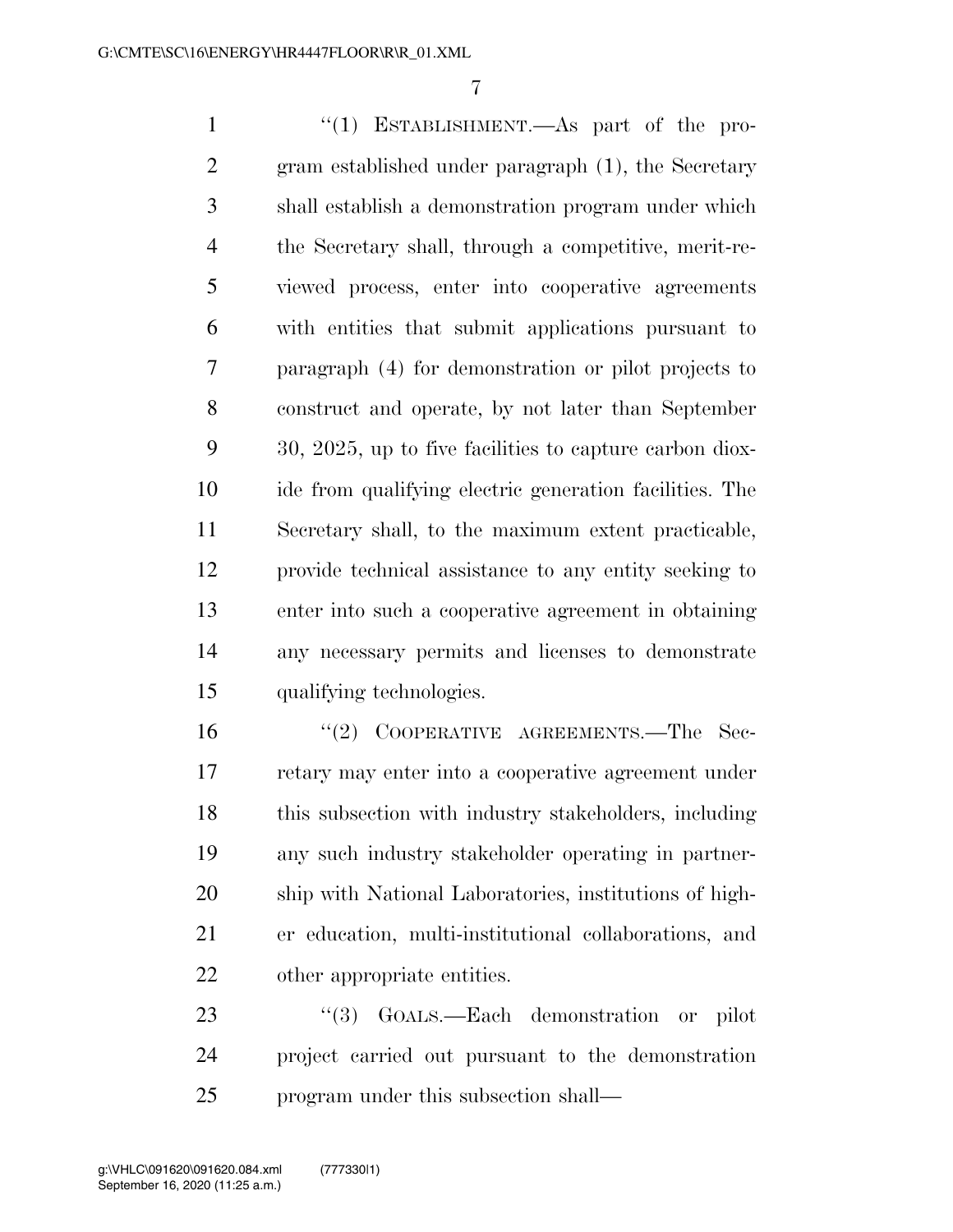| $\mathbf{1}$   | $\lq\lq$ be designed to further the develop-            |
|----------------|---------------------------------------------------------|
| $\overline{2}$ | ment of qualifying technologies that may be             |
| 3              | used by a qualifying electric generation facility;      |
| $\overline{4}$ | "(B) be financed in part by the private                 |
| 5              | sector;                                                 |
| 6              | $\lq\lq$ (C) if necessary, secure agreements for        |
| $\tau$         | the offtake of carbon dioxide emissions captured        |
| 8              | by qualifying technologies during the project;          |
| 9              | and                                                     |
| 10             | "(D) support energy production in the                   |
| 11             | United States.                                          |
| 12             | "(4) REQUEST FOR APPLICATIONS.—Not later                |
| 13             | than 120 days after the date of enactment of this       |
| 14             | Act, the Secretary shall solicit applications for coop- |
| 15             | erative agreements for projects—                        |
| 16             | $\lq\lq$ to demonstrate qualifying tech-                |
| 17             | nologies at up to five qualifying electric genera-      |
| 18             | tion facilities; and                                    |
| 19             | $\lq\lq (B)$ to construct and operate three or          |
| 20             | more facilities to capture carbon dioxide from a        |
| 21             | qualifying electric generation facility.                |
| 22             | "(5) REVIEW OF APPLICATIONS. In consid-                 |
| 23             | ering applications submitted under paragraph (4),       |
| 24             | the Secretary, to the maximum extent practicable,       |
| 25             | shall—                                                  |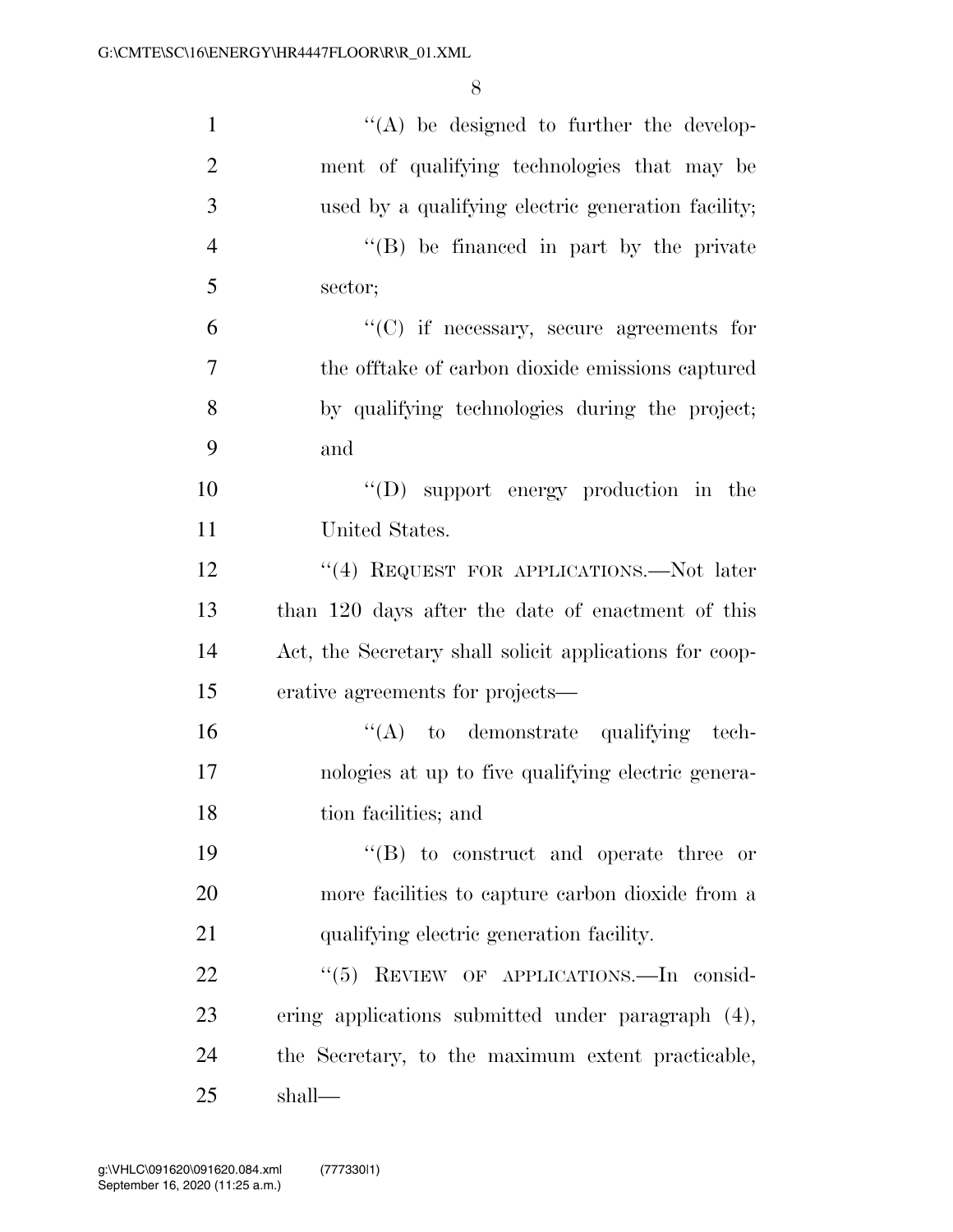| $\mathbf{1}$   | "(A) ensure a broad geographic distribu-                     |
|----------------|--------------------------------------------------------------|
| $\overline{2}$ | tion of project sites;                                       |
| 3              | $\lq\lq$ ensure that a broad selection of                    |
| $\overline{4}$ | qualifying electric generation facilities are rep-           |
| 5              | resented;                                                    |
| 6              | $\lq\lq$ (C) ensure that a broad selection of quali-         |
| 7              | fying technologies are represented;                          |
| 8              | "(D) require information and knowledge                       |
| 9              | gained by each participant in the demonstration              |
| 10             | program to be transferred and shared among                   |
| 11             | all participants in the demonstration program;               |
| 12             | and                                                          |
| 13             | $\lq\lq$ (E) leverage existing—                              |
| 14             | "(i) public-private partnerships; and                        |
| 15             | "(ii) Federal resources.                                     |
| 16             | "(d) COST SHARING.—In carrying out this section,             |
| 17             | the Secretary shall require cost sharing in accordance with  |
|                | 18 section 988.                                              |
| 19             | "(e) FEE TITLE.—The Secretary may vest fee title             |
| 20             | or other property interests acquired under cooperative       |
| 21             | agreements entered into under subsection $(b)(4)$ in any     |
| 22             | entity, including the United States.                         |
| 23             | "(f) REPORT.—Not later than 180 days after the               |
| 24             | date on which the Secretary solicits applications under      |
| 25             | subsection $(c)(3)$ , and annually thereafter, the Secretary |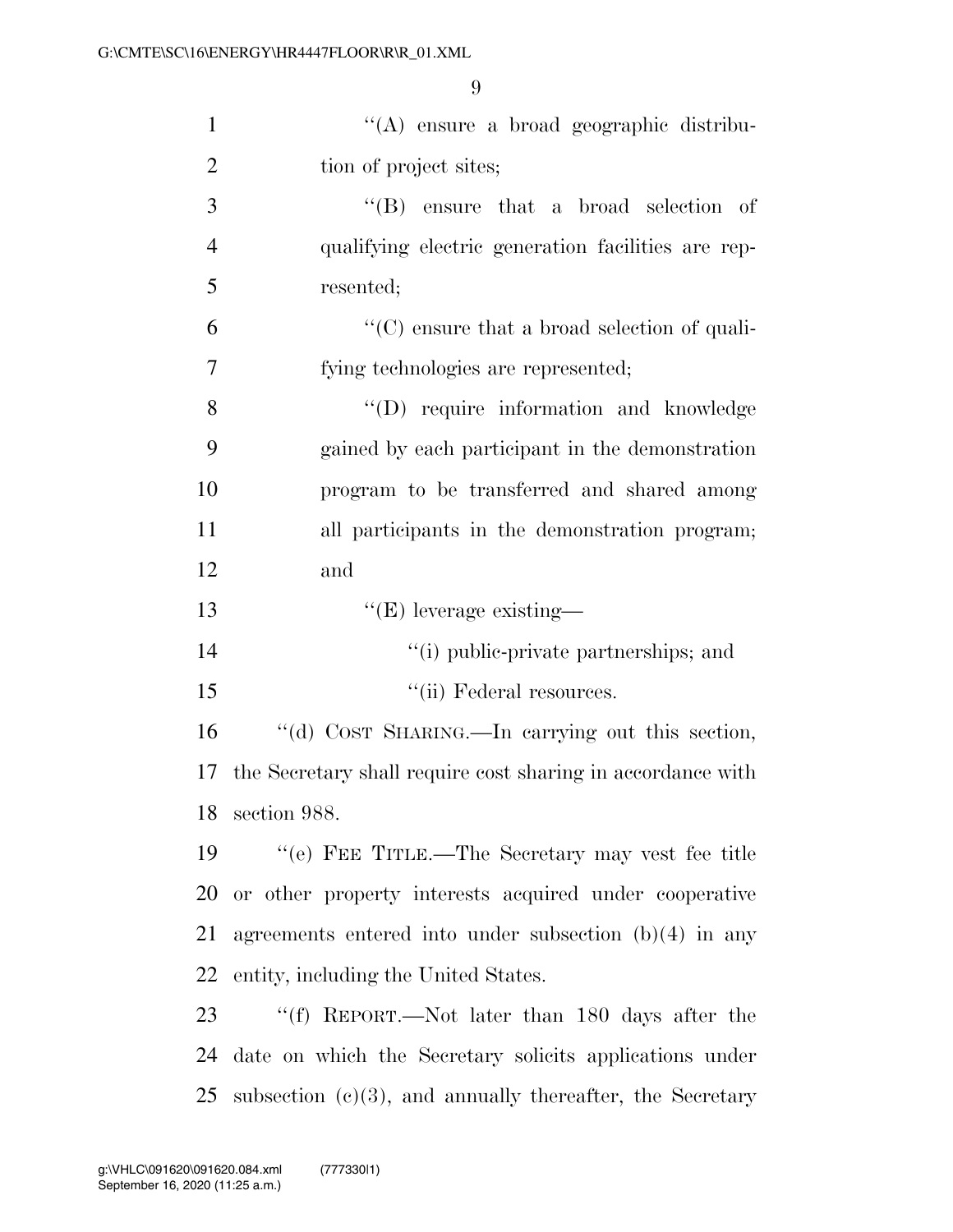shall submit to the appropriate committees of jurisdiction of the Senate and the House of Representatives a report that includes— ''(1) a detailed description of how applications for cooperative agreements under subsection (b) will be solicited and evaluated, including— ''(A) a list of any activities carried out by the Secretary to solicit or evaluate applications; and ''(B) a process for ensuring that any projects carried out under a cooperative agree- ment are designed to result in the development or demonstration of qualifying technologies;  $\frac{1}{2}(2)(A)$  in the case of the first report under this subsection, a detailed list of technical milestones for the development and demonstration of each

and

 ''(B) in the case of each subsequent report under this subsection, the progress made towards achieving such technical milestones during the pe-22 riod covered by the report; and

qualifying technology pursued under subsection (b);

23 ''(3) with respect to the demonstration program established under subsection (c), includes—